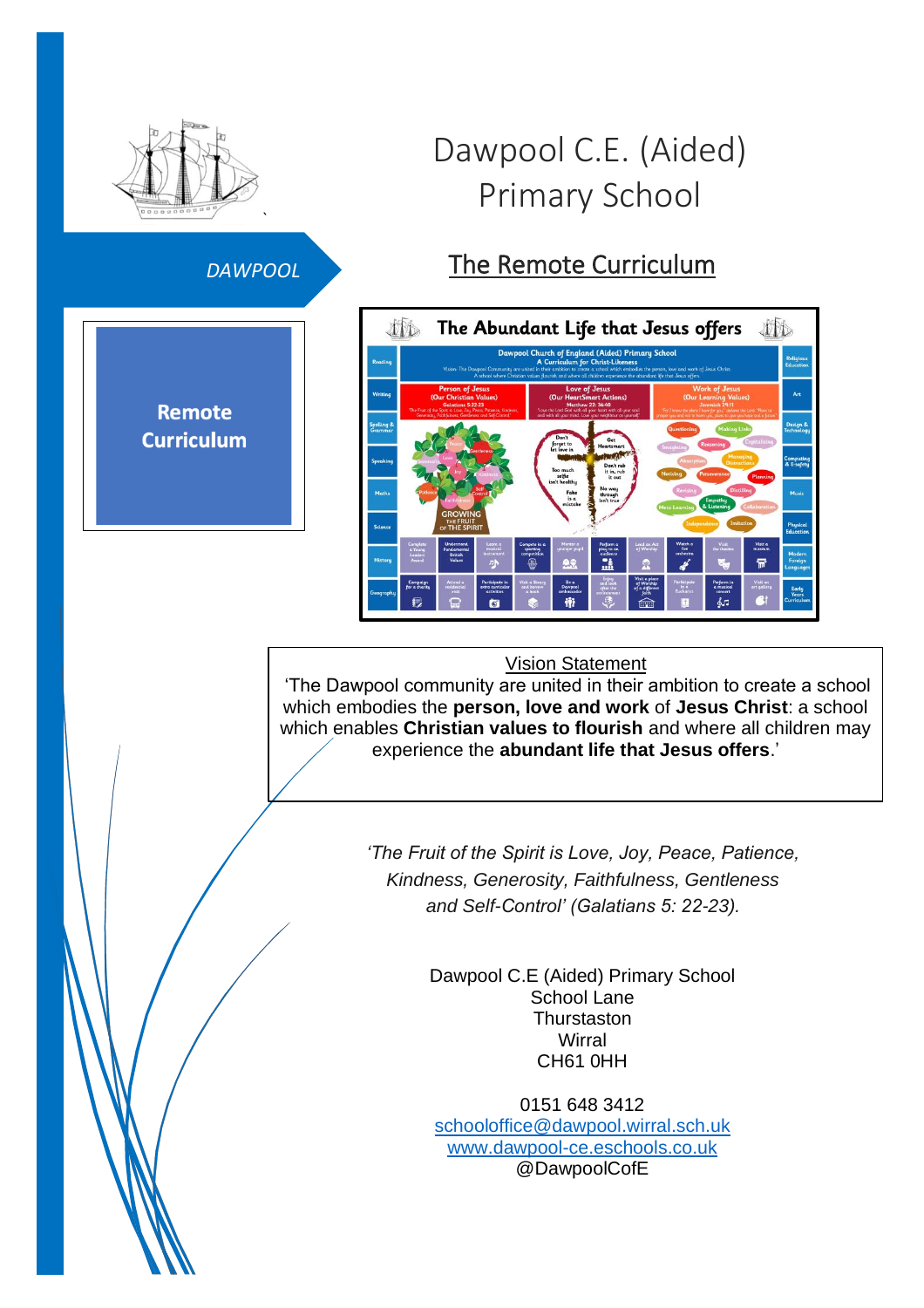

# **Table of Contents**

| $\mathcal{I}$ . |                                                                                                 |  |
|-----------------|-------------------------------------------------------------------------------------------------|--|
| 2.              | What has Dawpool taken into consideration when developing its remote offer?3                    |  |
| 3.              | What should my child expect from immediate remote education in the first day or two of pupils   |  |
|                 |                                                                                                 |  |
| 4.              | Following the first few days of remote education, will my child be taught broadly the same      |  |
|                 |                                                                                                 |  |
| 5.              |                                                                                                 |  |
| 6.              |                                                                                                 |  |
| 7.              |                                                                                                 |  |
| 8.              | If my child does not have digital or online access at home, how will you support them to access |  |
|                 |                                                                                                 |  |
| 9.              |                                                                                                 |  |
| 10.             | What are your expectations for my child's engagement and the support that we as parents and     |  |
|                 |                                                                                                 |  |
| 11.             |                                                                                                 |  |
| 12.             | How will you check whether my child is engaging with their work and how will I be informed if   |  |
|                 |                                                                                                 |  |
| 13.             |                                                                                                 |  |
| 14.             |                                                                                                 |  |
| 15.             |                                                                                                 |  |
| 16.             |                                                                                                 |  |
| 17.             |                                                                                                 |  |
| 18.             |                                                                                                 |  |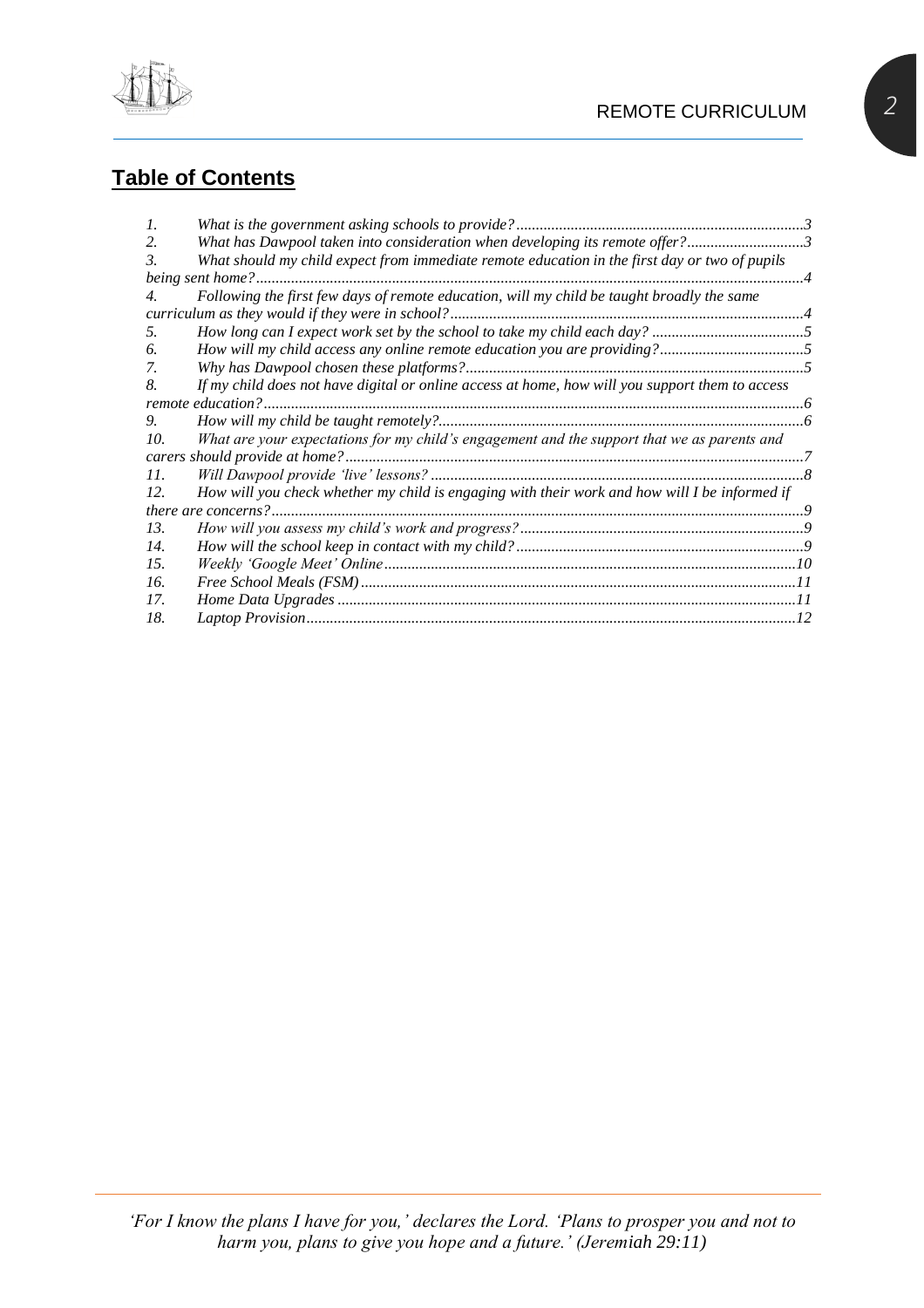

This information is intended to provide clarity and transparency to pupils, parents and carers about what to expect from remote education at Dawpool CE Primary School.

#### **The remote curriculum: what is taught to pupils at home?**

#### <span id="page-2-0"></span>**1. What is the government asking schools to provide?**

Remote education should:

- Be equivalent in length to the core teaching pupils would receive in school.
- Include recorded videos **or** live direct teaching.
- Provide time for pupils to complete tasks and assignments independently.
- Provide 3 hours education a day on average for KS1 pupils.
- Provide 4 hours education a day on average for KS2 pupils.
- Teach a planned and well-sequenced curriculum so that knowledge and skills are built incrementally, with a good level of clarity about what is intended to be taught and practised in each subject so that pupils can progress through the school's curriculum.
- Select a digital platform for remote education provision that will be used consistently across the school in order to allow interaction, assessment and feedback.
- Provide printed resources to structure learning supplemented with other forms of communication to keep pupils on track or answer questions about work.
- Have systems for checking, daily, whether pupils are engaging with their work, and work with families to rapidly identify effective solutions where engagement is a concern.
- Set meaningful and ambitious work each day in an appropriate range of subjects.
- Put in place reasonable adjustments as necessary so that vulnerable pupils and pupils with SEND can successfully access their work and contact with the school is maintained.

#### <span id="page-2-1"></span>**2. What has Dawpool taken into consideration when developing its remote offer?**

It is important to recognise that remote learning in schools is a new experience for all. A remote offer therefore should be reviewed regularly in response to feedback from stakeholders and any research and reliable data as to what makes effective remote learning.

Each school is different and will need to develop an offer that works for its context and unique set of circumstances. Schools vary significantly and what may work well in one school may not work as effectively in another. The age and level of pupils is an important factor and different pedagogies should be adopted when deciding on the best practice and approach to remote learning and each school will be different.

Dawpool's offer of remote learning has been developed at a school level and is shaped by what is realistic and manageable in the context of the school, the demands of workload and the importance of staff wellbeing. Dawpool is keen to ensure its remote offer does not encourage pupils to spend a long time sitting at a screen. Both the Department for Education and the Chartered College of Teaching reiterate that remote learning for primary age children should not be wholly screen-based during lockdown and it is important there might be times when a child is reading a book, completing a practical activity, enjoying the outdoors and getting exercise.

*'For I know the plans I have for you,' declares the Lord. 'Plans to prosper you and not to harm you, plans to give you hope and a future.' (Jeremiah 29:11)*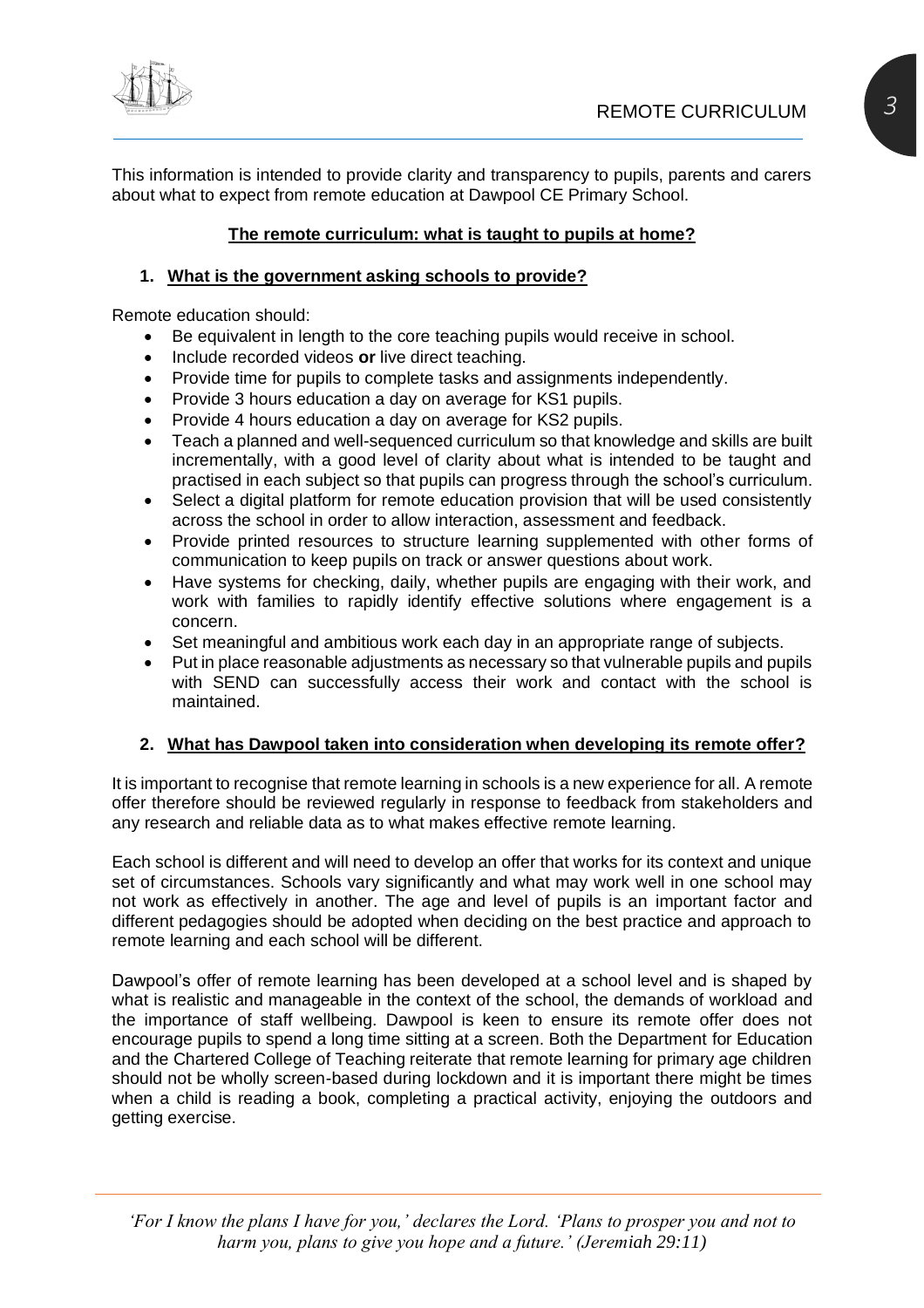

One of the biggest difficulties parents have reported to us is balancing their own work with school work. We recognise that home circumstances may make parental support and access to devices more difficult. Remote learning, therefore, must be kept as simple and as flexible as possible to make it accessible to all pupils and families.

At school, children are not working from 09:00-15:00, so expecting children to sit in front of a screen, or at a table, all day is unrealistic. Even an hour's lesson in school is broken down by teachers into manageable sections, with sufficient rest breaks.

We would recommend that families establish a routine that works for them. It may be better to do some school work earlier or later in the day which fits around parents' work commitments. The BBC are providing [primary school programming](https://www.bbc.co.uk/news/education-55591821) each day and parents may like to use these resources whilst they undertake work commitments. Dawpool will provide up to 4 hours of work each day, but pupils and families will not be penalised if completing it all proves difficult.

#### <span id="page-3-0"></span>**3. What should my child expect from immediate remote education in the first day or two of pupils being sent home?**

A pupil's first few days of being educated remotely might look different from our standard approach, while we take all necessary actions to prepare for a longer period of remote teaching.

Parents should visit the [Remote Curriculum](https://www.dawpool.wirral.sch.uk/website/the_remote_curriculum/508806) pages of the school website. These pages will provide you with the following:

- How to contact your child's class teacher.
- A weekly message from the class teacher with an overview of current learning, topics and homework expectations.
- A weekly timetable including objectives, recommended activities, links to videos, websites and downloadable resources for every lesson.

In addition to the weekly provision, you will also find:

- A presentation for parents providing key information about the year group.
- An overview of reading expectations and a recommended reading list.
- Some helpful links and resources: curriculum expectations, spelling lists, access to our ['Purple Mash](file:///C:/Users/davidburrows/Desktop/Purple%20Mash) online platform, links to the government's [Oak National Academy,](https://www.thenational.academy/) [BBC](https://www.bbc.co.uk/bitesize)  [Bitesize](https://www.bbc.co.uk/bitesize) and useful websites.

#### <span id="page-3-1"></span>**4. Following the first few days of remote education, will my child be taught broadly the same curriculum as they would if they were in school?**

Dawpool's Remote Curriculum is based on the principle that no child should be disadvantaged by working at home. We provide the same curriculum resources remotely as we provide in school wherever possible and appropriate. Vulnerable children and children of key workers access the remote learning resources in school and ask for adult help where necessary. Similarly, children working at home access the same resources and request the support of a parent or carer, or can contact their class teacher by email or Purple Mash. Whether working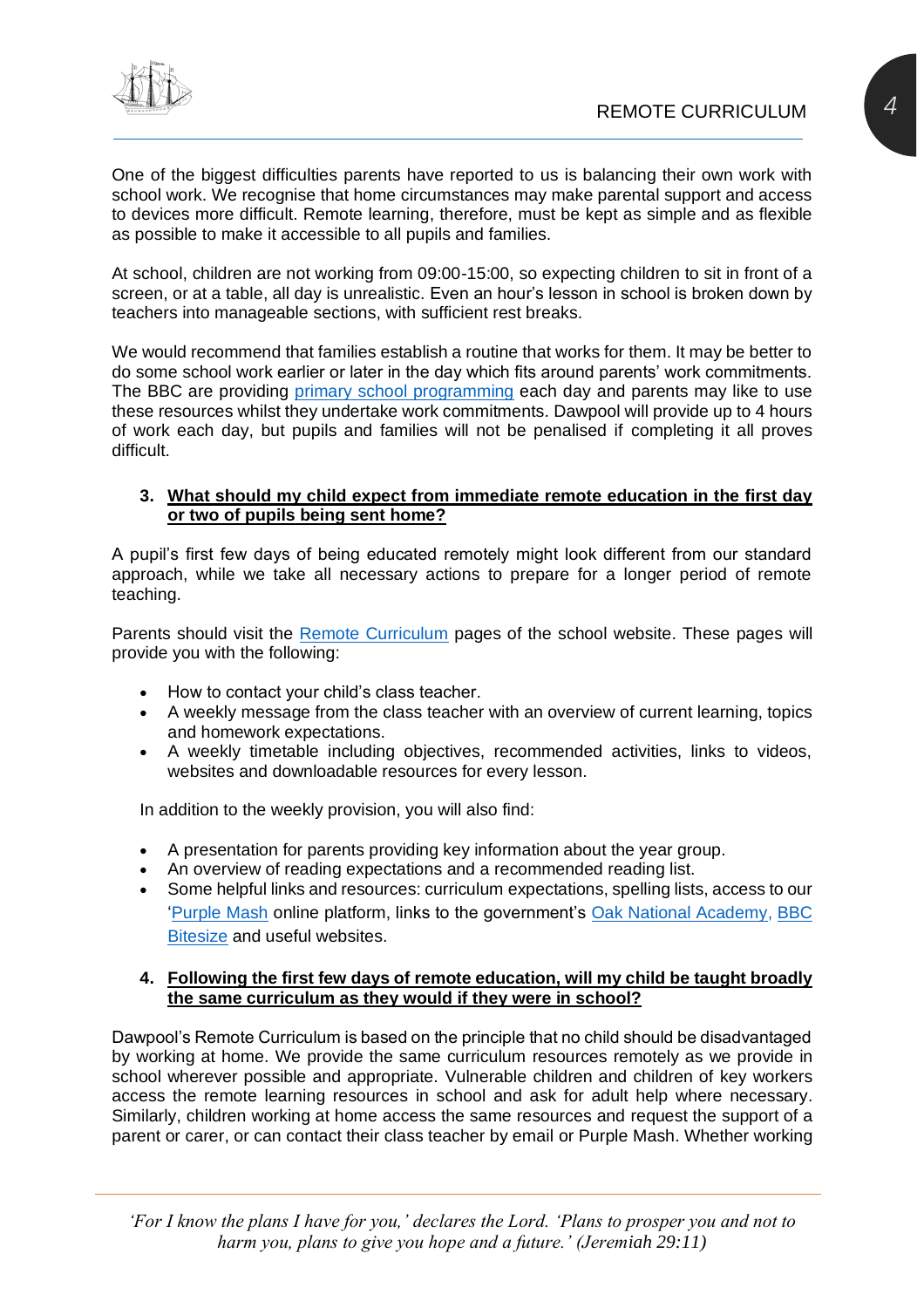at home or at school, pupils are encouraged to work independently and complete the remote activities to the best of their ability.

The [Remote Curriculum](https://www.dawpool.wirral.sch.uk/website/the_remote_curriculum/508806) pages of the school website include videos to support our weekly worship, including [iSingPOP,](https://www.dawpool.wirral.sch.uk/website/this_weeks_isingpop_worship__activities/534020) [Picture News](https://www.dawpool.wirral.sch.uk/website/this_weeks_picture_news_assembly__activities/534017) and [HeartSmart.](https://www.dawpool.wirral.sch.uk/website/this_weeks_heartsmart_video/535492) These pages are updated each Monday and are available to pupils in school and at home.

#### <span id="page-4-0"></span>**5. How long can I expect work set by the school to take my child each day?**

EYFS: Less than 3 hours KS1: Approximately 3 hours KS2: Approximately 4 hours

Whilst we will provide school work in accordance with the government's guidance, pupils and parents will not be penalised if completing it all proves difficult. The current situation is very hard for everyone, so families are encouraged to plan time for rest and recuperation.

#### <span id="page-4-1"></span>**6. How will my child access any online remote education you are providing?**

Each week, the class teacher will provide a timetable of lessons for your child to complete. These can be completed at a time and a pace to suit your family circumstances. Parents will be able to access remote learning through the following online platforms:

*School Provision*

[Remote Curriculum](https://www.dawpool.wirral.sch.uk/website/the_remote_curriculum/508806) pages of the school website

Google Meet for face-to-face contact with peers and class teacher.

[Purple Mash](https://www.purplemash.com/sch/dawpool) online platform for Y1 -Y6

[Tapestry](https://tapestryjournal.com/) online learning journal for EYFS

*Further Provision:*

[Oak National Academy](https://www.thenational.academy/)

#### **[BBC Bitesize](https://www.bbc.co.uk/bitesize)**

#### <span id="page-4-2"></span>**7. Why has Dawpool chosen these platforms?**

To make the school's remote learning accessible to all families, we want to use platforms that families are already familiar with.

Parents and pupils already use the school website and can navigate the [Remote Curriculum](https://www.dawpool.wirral.sch.uk/website/the_remote_curriculum/508806) pages easily. We recommend that parents and pupils use the Google Chrome internet browser to access the Remote Learning pages.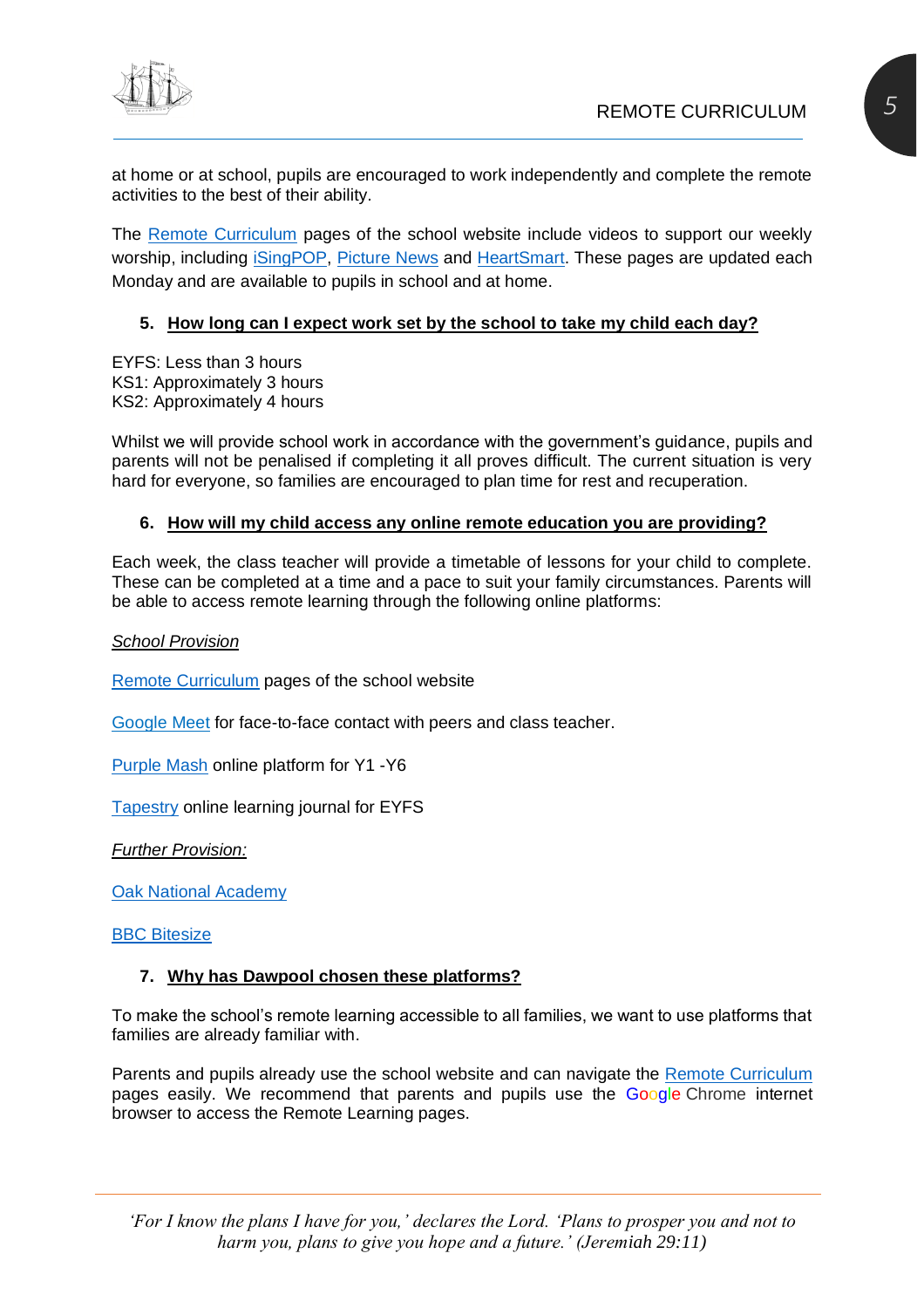

The pupils are familiar with the [Purple Mash](file:///C:/Users/mccannc/Downloads/Purple%20Mash) platform as they use it in school. The large majority of EYFS parents are familiar with using the [Tapestry](https://tapestryjournal.com/) online journal.

Where appropriate, teachers will direct the pupils to pre-recorded video teaching from the Oak [National Academy](https://www.thenational.academy/) and [BBC Bitesize.](https://www.bbc.co.uk/bitesize) These websites are on the Government's approved list of providers.

#### <span id="page-5-0"></span>**8. If my child does not have digital or online access at home, how will you support them to access remote education?**

We recognise that some pupils may not have suitable online access at home. We take the following approaches to support those pupils to access remote education:

- If families do not have online access, they should inform school immediately.
- A printed copy of the online materials can be prepared for pupils who do not have online access. We can provide an exercise book for recording work.
- Pupils without online access will be contacted by telephone to discuss pupils' progress with remote education.

#### <span id="page-5-1"></span>**9. How will my child be taught remotely?**

We use a combination of the following approaches to teach pupils remotely:

- The class teacher will arrange for pupils to meet three times a week via ['Google Meet'](#page-9-0) to discuss their learning. These sessions will aim to:
	- *Model new concepts*
	- *Address misconceptions*
	- *Provide verbal feedback*
	- *Enhance engagement and socialisation*

Parents will be emailed a link to access all of the meetings.

- For all year groups, we use the [Remote Curriculum](https://www.dawpool.wirral.sch.uk/website/the_remote_curriculum/508806) pages of the school webiste to outline the children's work. We recommend that parents and pupils use the Google Chrome internet browser to access the Remote Learning pages.
- In Y1-Y6, we use the [Purple Mash](file:///C:/Users/mccannc/Downloads/Purple%20Mash) online platform for completing and submitting work.
- In F1 & F2, we use the [Tapestry](https://tapestryjournal.com/) online learning journal for completing and submitting work.
- Parents and pupils can contact the class teacher by email for advice and support.
- Pre-recorded videos (e.g. [Oak National Academy](https://www.thenational.academy/) lessons, [BBC Bitesize,](https://www.bbc.co.uk/bitesize) video/audio recordings made by teachers).
- Printed paper packs produced by teachers (e.g. workbooks, worksheets)
- Lesson content arranged within a PowerPoint presentation.
- Textbooks and reading books pupils have at home.
- Commercially available websites supporting the teaching of specific subjects or areas, including video clips or sequences.
- Project work and/or internet research activities (although there will not be an overreliance on these in accordance with the government's guidance).

*'For I know the plans I have for you,' declares the Lord. 'Plans to prosper you and not to harm you, plans to give you hope and a future.' (Jeremiah 29:11)*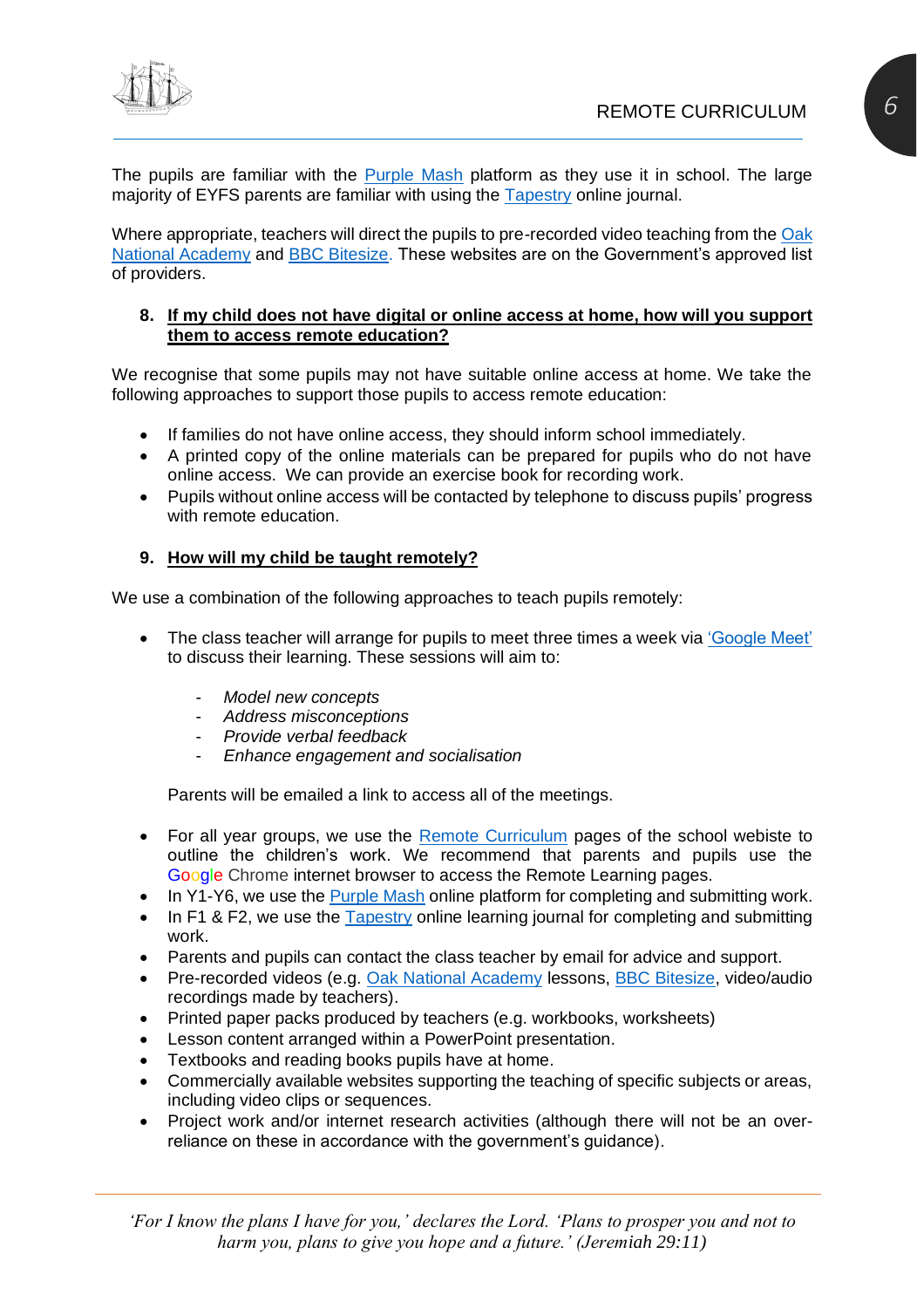

#### <span id="page-6-0"></span>**10. What are your expectations for my child's engagement and the support that we as parents and carers should provide at home?**

• Each week, the class teacher will provide a timetable of lessons for your child to complete. All lessons can be completed at a time and a pace to suit your family circumstances.

| <b>Weekly Timetable</b> | <b>Week Commencing</b>                                                                                                                                                                                                                                                                         |                                                                               |           | To contact your child's class teacher, please email                                     |                                                                 |
|-------------------------|------------------------------------------------------------------------------------------------------------------------------------------------------------------------------------------------------------------------------------------------------------------------------------------------|-------------------------------------------------------------------------------|-----------|-----------------------------------------------------------------------------------------|-----------------------------------------------------------------|
|                         | This timetable is available in the event that all pupils are required to self-isolate at home. Please visit the Remote Learning Page to<br>access any downloadable resources and activity sheets. The assessed task should be submitted to the teacher at the end of each day via Purple Mash. |                                                                               |           |                                                                                         |                                                                 |
|                         | Session 1: 09:00-10:30                                                                                                                                                                                                                                                                         | Session 2:10:45 - 12:15                                                       |           | Session 3: 13:15 - 15:30<br>(Incorporating 15-minute break)                             | <b>Assessed Task</b>                                            |
| Monday                  | <b>SURJECT</b><br>By the end of this lesson your child<br>should be able to:                                                                                                                                                                                                                   | <b>SUBJECT</b><br>By the end of this lesson your child<br>should be able to:  |           | SUBJECT(s)<br>By the end of this lesson your child<br>should be able to:                | <b>Login to Purple Mash to submit</b><br>today's assessed task: |
|                         | We recommend the following<br>resources and activities to achieve<br>this objective:                                                                                                                                                                                                           | We recommend<br>the<br>resources and activities to achieve<br>this objective: | following | We recommend the following<br>resources and activities to achieve<br>this objective:    |                                                                 |
|                         | <b>SUBJECT</b>                                                                                                                                                                                                                                                                                 | <b>SUBJECT</b>                                                                |           | SUBJECT(s)                                                                              |                                                                 |
| Tuesday                 | By the end of this lesson your child<br>should be able to:                                                                                                                                                                                                                                     | By the end of this lesson your child<br>should be able to:                    |           | By the end of this lesson your child<br>should be able to:                              |                                                                 |
|                         | We recommend the following<br>resources and activities to achieve<br>this objective:                                                                                                                                                                                                           | We recommend<br>the<br>resources and activities to achieve<br>this objective: | following | We recommend the following<br>resources and activities to achieve<br>this objective:    |                                                                 |
|                         | <b>SUBJECT</b>                                                                                                                                                                                                                                                                                 | <b>SUBJECT</b>                                                                |           | SUBJECT(s)                                                                              |                                                                 |
| Wednesday               | By the end of this lesson your child<br>should be able to:                                                                                                                                                                                                                                     | By the end of this lesson your child<br>should be able to:                    |           | By the end of this lesson your child<br>should be able to:                              |                                                                 |
|                         | We recommend the following<br>resources and activities to achieve<br>this objective:                                                                                                                                                                                                           | We recommend<br>the<br>resources and activities to achieve<br>this objective: | following | We recommend the following<br>resources and activities to achieve<br>this objective:    |                                                                 |
|                         | <b>SUBJECT</b>                                                                                                                                                                                                                                                                                 | <b>SUBJECT</b>                                                                |           | SUBJECT(s)                                                                              |                                                                 |
| Thursday                | By the end of this lesson your child<br>should be able to:                                                                                                                                                                                                                                     | By the end of this lesson your child<br>should be able to:                    |           | By the end of this lesson your child<br>should be able to:                              |                                                                 |
|                         | We recommend the following<br>resources and activities to achieve<br>this abienting.                                                                                                                                                                                                           | We recommend<br>the<br>resources and activities to achieve<br>this abiastical | following | We recommend<br>the following<br>resources and activities to achieve<br>this abiastical |                                                                 |

- Each lesson has an objective and links to pre-recorded videos and/or resources. Where possible, links to websites and videos will be embedded into the weekly timetable.
- The timetable and resources can be accessed from the [Remote Curriculum](https://www.dawpool.wirral.sch.uk/website/the_remote_curriculum/508806) pages of the school website.
- Please note that teaching staff are likely to work during the weekend to upload all of their lessons and resources. We aim to have them available for parents to access from Sunday evening although, depending on a teachers' personal circumstances, resources may not be available until Monday morning.
- Each day, the teacher will set an assessed task which your child should submit usually via the [Purple Mash](file:///C:/Users/davidburrows/Desktop/Purple%20Mash) online platform. The task will be explained on the weekly timetable and will help the teacher to assess your child's understanding and progress. Ideally, assessed tasks should be submitted daily for monitoring purposes, however we understand that for some families this may not always be possible. We would therefore request that these tasks are completed as soon as possible thereafter.
- If a few days have passed, and the teacher has not received work from your child, a member of classroom staff will make a supportive telephone call to the family to check if any help is required.
- Activities are designed to encourage your child to be as independent as possible and to work at a time that is most suitable to your family circumstances. Parents may be required to support their child's learning at home, for example to explain instructions and monitor engagement.
- Parents and pupils can contact the class teacher directly on the class email for support.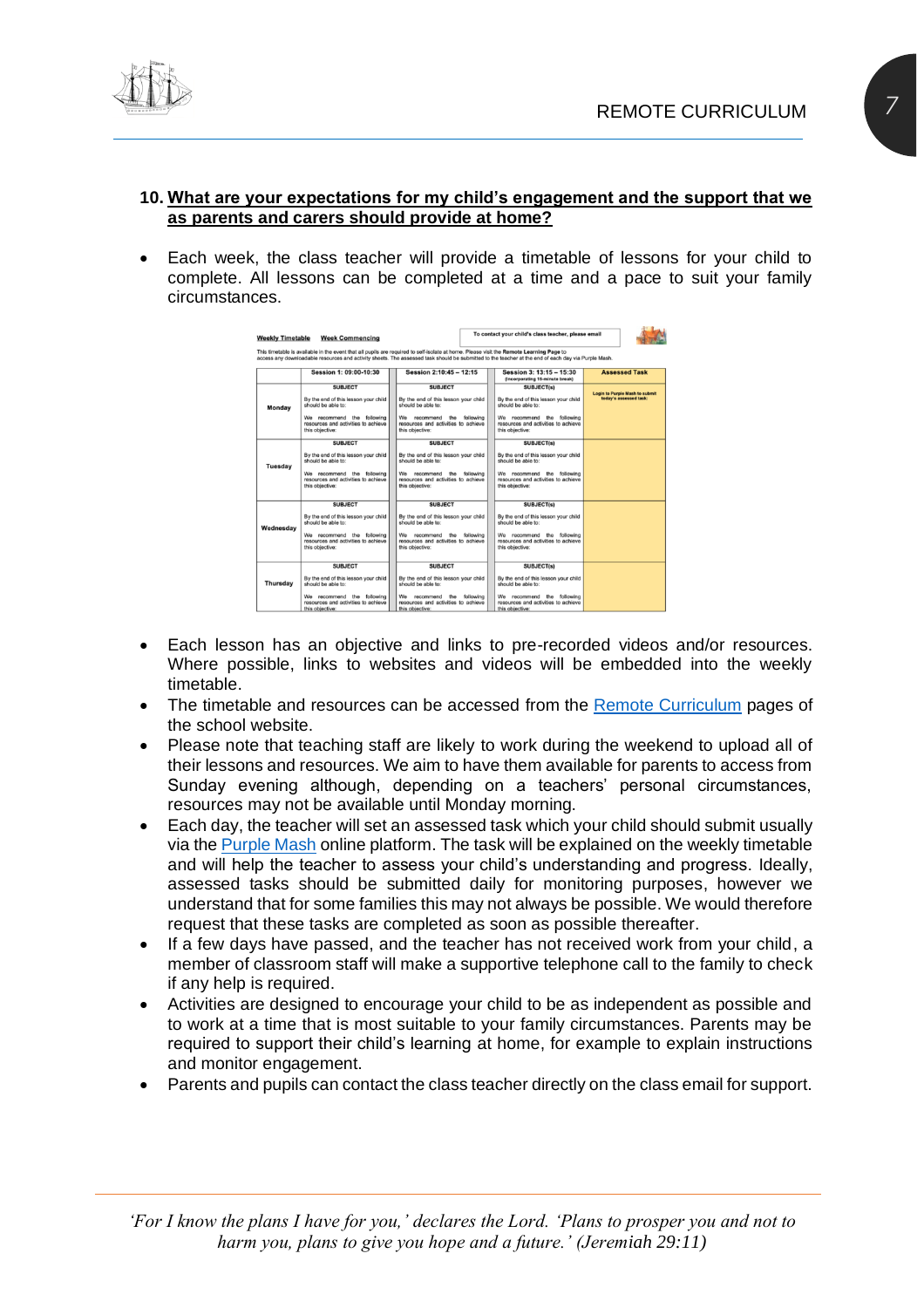

#### <span id="page-7-0"></span>**11. Will Dawpool provide 'live' lessons?**

Dawpool is keen to ensure its remote offer does not encourage pupils to spend a long time sitting at a screen. Both the Department for Education and the Chartered College of Teaching reiterate that remote learning for primary age children should not be wholly screen-based and it is important there are times when a child is reading a book, completing a practical activity, enjoying the outdoors and getting exercise.

Dawpool has considered a range of factors in relation to 'live' lessons, including logistical challenges and appropriateness in relation to the age and stage of pupils, the subjects and topics being taught and the readiness of pupils, families and staff for using the various technologies.

Dawpool recognises that live platforms can be useful in some circumstances and we will use them as follows:

- ['Google Meet'](#page-9-0) sessions three times a week to discuss the children's learning. These sessions will aim to:
	- *Model new concepts*
	- *Address misconceptions*
	- *Provide verbal feedback*
	- *Enhance engagement and socialisation*

Parents will be emailed a link to access all of the meetings.

• Wellbeing sessions once a week for all the family, delivered in partnership with Thumbs [Up Education](http://www.thumbsupprogramme.co.uk/)

Some parents may feel that frequent 'live' lessons are the best approach to remote learning because they appear to closely replicate what happens in the classroom. However, take away the classroom and the magic is lost. In the classroom, we can pose questions with ease and purpose, we can judge how work is going and where we need to change the focus or the pace. A virtual classroom is a very poor proxy for this space. What can be learned through live interaction face-to-face is very difficult to replicate online.

- In many homes there are not sufficient devices for all children to access online lessons at the same time. One laptop can't serve three children who all have 'live' lessons simultaneously.
- 'Live' lessons require devices with camera and microphone capability. It cannot be assumed that all pupils have access to these devices.
- There can be a problem with the amount of bandwidth streaming that 'live' lessons require, and this often becomes an issue when a cohort of children are trying to join 'live' lessons at the same time.
- Technical difficulties, either at school or at home, can often interrupt the pace of a 'live' lesson, inevitably leading to frustration and a lack of engagement from pupils.
- Exposing young children to regular 'live' lessons carries a safeguarding risk and would require parents to closely supervise their child's learning which may not be sustainable.
- Staff illness may make it harder to deliver 'live' lessons on a regular basis, therefore it is important that lesson materials are accessible in other formats.

*'For I know the plans I have for you,' declares the Lord. 'Plans to prosper you and not to harm you, plans to give you hope and a future.' (Jeremiah 29:11)*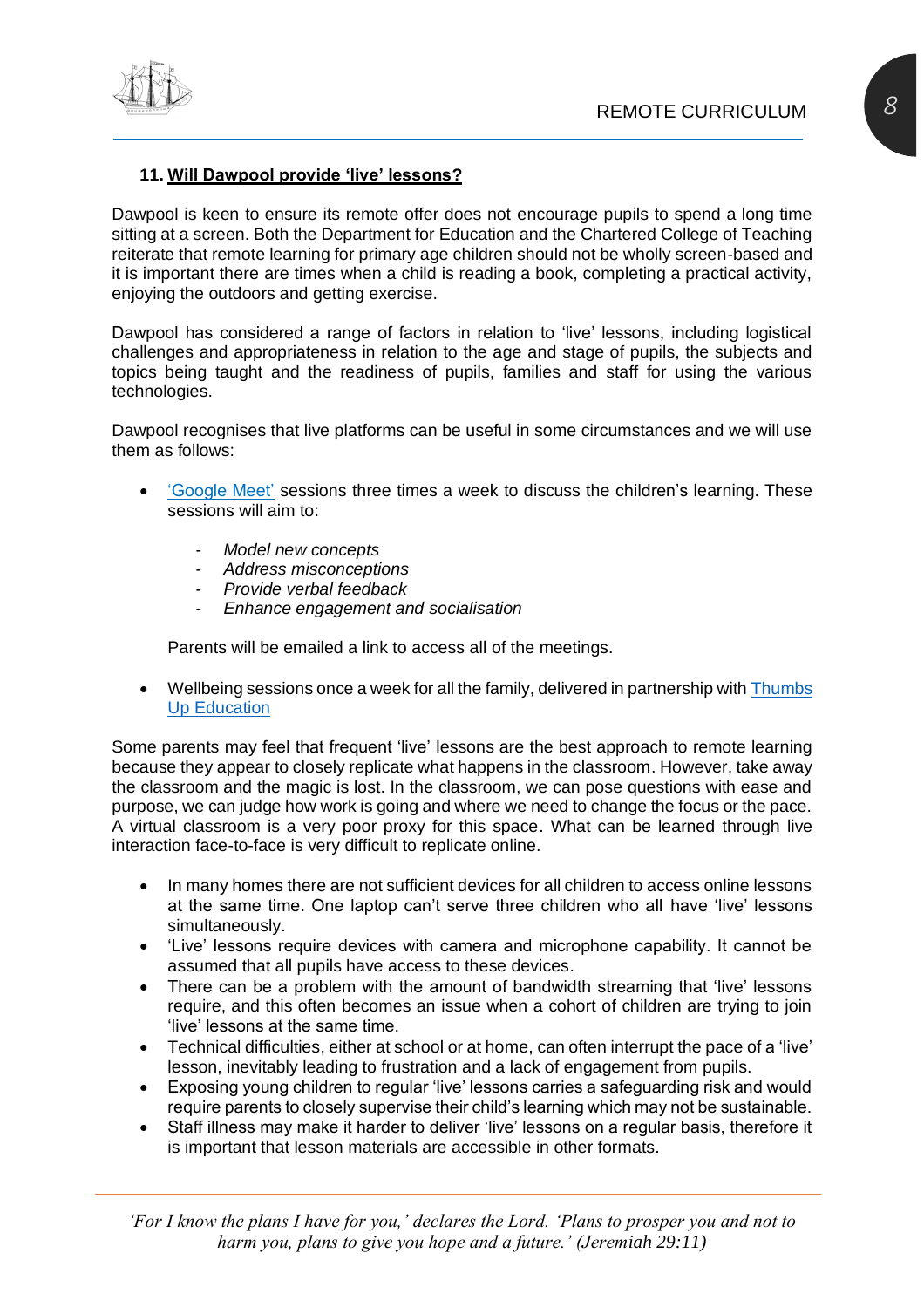

#### <span id="page-8-0"></span>**12. How will you check whether my child is engaging with their work and how will I be informed if there are concerns?**

- Each day, the teacher will set an assessed task which your child should submit usually via the [Purple Mash](file:///C:/Users/davidburrows/Desktop/Purple%20Mash) online platform. The task will be explained on the weekly timetable and will help the teacher to assess your child's understanding and progress. Ideally, assessed tasks should be submitted daily for monitoring purposes, however we understand that for some families this may not always be possible. We would therefore request that these tasks are completed as soon as possible thereafter.
- Face-to-face sessions three times a week (Monday, Wednesday & Friday) via ['Google](#page-9-0)  [Meet'](#page-9-0) to discuss the children's learning.
- If a few days have passed, and the teacher has not received work from your child, a member of classroom staff will make a supportive telephone call to the family to check if any help is required.
- Parents may also contact the class teacher directly using the class email address if they have concerns about their child's engagement with work.

#### <span id="page-8-1"></span>**13. How will you assess my child's work and progress?**

Feedback can take many forms and may not always mean extensive written comments for individual children. For example, whole-class feedback or quizzes marked automatically via digital platforms (such as Purple Mash) are also valid and effective methods, amongst many others. Our approach to feeding back on pupil work is as follows:

- Teachers will not feedback to every pupil on every submitted task. Feedback will be in the form of a 'whole class' summary each week and will acknowledge positive aspects of the submitted work and a target appropriate to the whole class. The feedback will form part of the weekly message from the [Remote Curriculum](https://www.dawpool.wirral.sch.uk/website/the_remote_curriculum/508806) pages of the website.
- The teacher may also provide individual feedback to a pupil as necessary via email or [Purple Mash.](file:///C:/Users/davidburrows/Desktop/Purple%20Mash)
- Parents are welcome to contact the class teacher by email if they would like some direct or specific feedback for their child.

#### <span id="page-8-2"></span>**14. How will the school keep in contact with my child?**

- The class teacher will arrange for pupils to meet three times a week via ['Google Meet'](#page-9-0) to discuss their learning. Parents will be emailed an online invitation in advance.
- Parents and pupils can contact the class teacher directly by email for help with learning or for pastoral support. If you experience technical problems during home education, please email your child's class teacher to see what additional support can be provided.
- It may not be possible for staff to respond to an email immediately. In line with the DfE's guidance for staff wellbeing, staff will not be expected to respond to emails before 8am or after 5pm or during the weekend.
- If a few days have passed, and the teacher has not received work from your child, a member of classroom staff will make a supportive telephone call to the family to check if any help is required.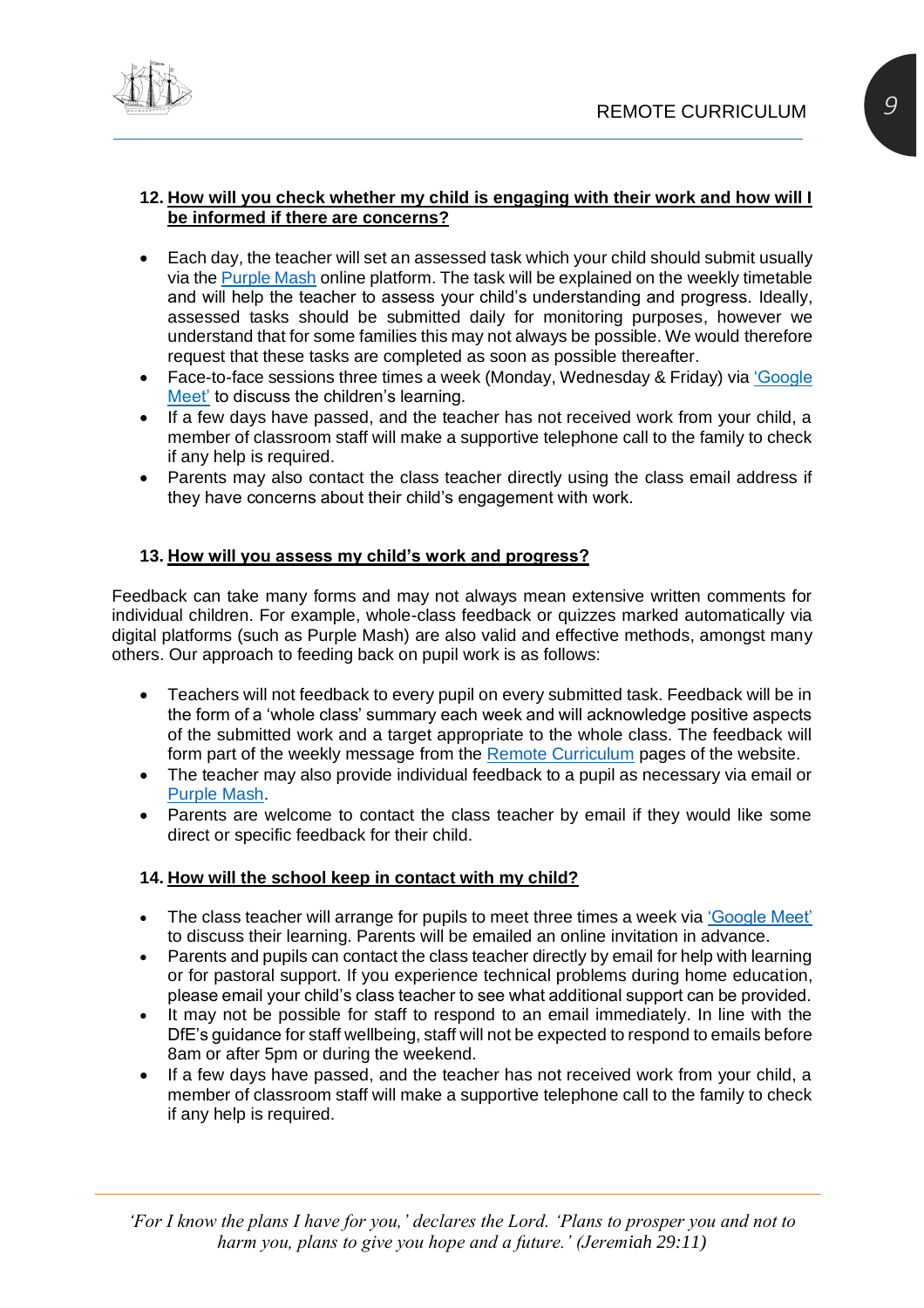

- Parents may contact the class teacher directly using the class email address if they have concerns about their child's engagement with work or would like some direct support or feedback for their child.
- If parents have a safeguarding concern, please email [schooloffice@dawpool.wirral.sch.uk](mailto:schooloffice@dawpool.wirral.sch.uk) in the first instance for the attention of Mr Burrows. All disclosures will be confidential.
- If a parent has a concern regarding Special Educational Needs (SEN), please email Miss Venables (SENCO) [year3@dawpool.wirral.sch.uk](mailto:year3@dawpool.wirral.sch.uk)

#### <span id="page-9-0"></span>**15. Weekly 'Google Meet' Online**

The class teacher will arrange for pupils to meet three times a week via Google Meet to discuss their learning. These sessions will aim to:

- *Model new concepts*
- *Address misconceptions*
- *Provide verbal feedback*
- *Enhance engagement and socialisation*

Parents will be emailed a link to access all of the meetings.

We encourage all pupils working at home to attend these live sessions. We understand family circumstances vary and therefore attendance may not always be possible. Pupils who are unable to attend a live meeting should access the [Remote Curriculum](https://www.dawpool.wirral.sch.uk/website/the_remote_curriculum/508806) page where they will find a weekly message from the teacher and a timetable of lessons for the week.

The length of the sessions will vary depending on the age of pupils and the purpose of the session. Google Meet sessions will occur as planned provided that staffing levels and access to technology remain stable.

#### *Google Meet Aims*

Typically, the teacher will discuss the week's learning activities, feedback and answer pupils' questions relating to this. Unfortunately, teachers cannot answer questions from parents during this session. Any parental queries will need to be emailed to the class email address.

#### *Google Meet Etiquette*

- Parents will receive an invitation to join the meetings via your registered email. Where parental responsibility is shared across more than one home, we will email both parents the link. If it's not in your Inbox, please check your junk folders.
- The teacher will admit your child to the meeting. It would be helpful if their display name is easily identifiable. If we are unsure who is trying to access the meeting, we may have to decline access.
- Please be ready to join the meeting at least 5 minutes prior to the start time. The meeting will start promptly at the allocated time.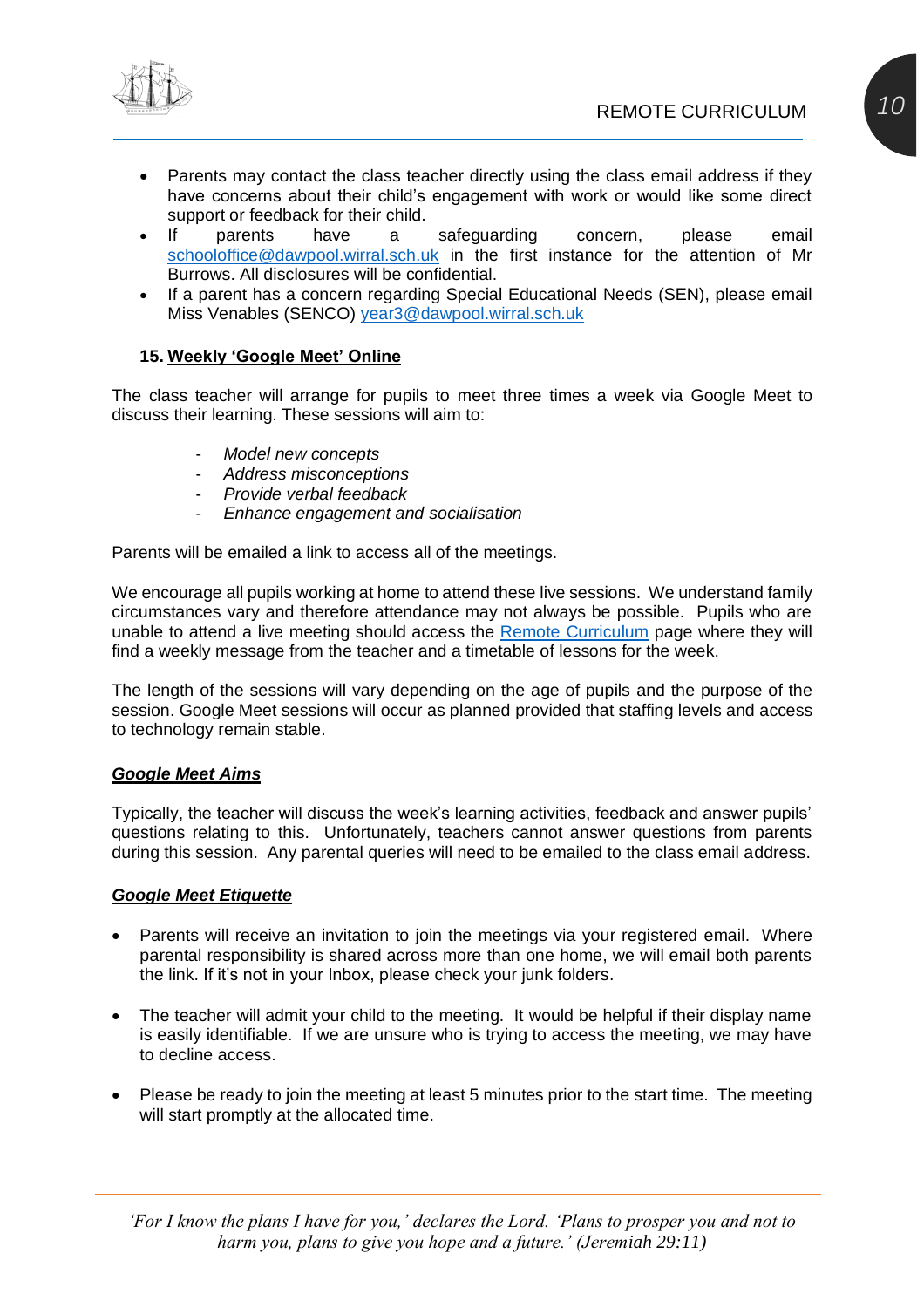

- Pupils must have their microphone on mute unless otherwise directed by the class teacher. We also request that the camera is switched on.
- Children using mobile devices to access the session should remain in one place and not move around.
- Parents of younger pupils will need to support their child. Teachers will not answer parental queries. If parents have any questions, they should use the class email account to communicate with the class teacher.
- Technical difficulties can occur both in the home and school environment. Please understand that if technical issues occur, the meeting will not be rescheduled. In these circumstances, pupils should refer back to the [Remote Curriculum](https://www.dawpool.wirral.sch.uk/website/the_remote_curriculum/508806) page for the weekly message and timetable of lessons.

#### <span id="page-10-0"></span>**16. Free School Meals (FSM)**

If your child is eligible for benefits related free school meals and you would like school to provide this for you, please email [mparr@dawpool.wirral.sch.uk.](mailto:mparr@dawpool.wirral.sch.uk) This request will be treated in confidence.

#### <span id="page-10-1"></span>**17. Home Data Upgrades**

Parents and carers may be able to apply for increased home data to ensure your child can work remotely through your or their mobile device at home.

| <b>MOBILE NETWORK</b>                  | <b>WHAT IS THE OFFER?</b>                                                                                                 | <b>WHO CAN APPLY?</b>                                      |
|----------------------------------------|---------------------------------------------------------------------------------------------------------------------------|------------------------------------------------------------|
|                                        | O2 are offering 40GB of data per month for students until 31<br><b>July 2021</b>                                          | Pay Monthly customers<br>Pay-as-you-go customers           |
| Έ                                      | EE are offering 60,000 students 20GB of additional data per<br>month until 31 July 2021                                   | Pay Monthly customers<br>Pay-as-you-go customers           |
| 3                                      | Three are offering students unlimited data until 31 July 2021                                                             | Pay Monthly customers<br>Pay-as-you-go customers           |
| sky mobile                             | Sky Mobile are offering 1,800 students 100GB of additional<br>data per month                                              | Pay Monthly customers<br>Pay-as-you-go customers<br>×      |
| <b>TESCO</b><br>mobile                 | Tesco Mobile are offering 1,000 students 20GB of additional<br>data per month until 31 July 2021                          | Pay Monthly customers<br>X<br>Pay-as-you-go customers      |
| <b>SMARTY</b><br>Simple, honest mobile | Smarty are offering students unlimited data until 31 July 2021                                                            | Pay Monthly customers<br>✓<br>✓<br>Pay-as-you-go customers |
| Ω<br>vodafone                          | Vodafone are offering students 350,000 SIM cards that provide Pay Monthly customers<br>30GB of data                       | Pay-as-you-go customers                                    |
|                                        | Virgin Mobile are offering students 20GB of additional data per Pay Monthly customers<br>month until 31 July 2021         | ×<br>Pay-as-you-go customers                               |
| giffgaff                               | Giffgaff are not currently offering any additional support to<br>students                                                 |                                                            |
| <b>Lycamobile</b>                      | Lycamobile are not currently offering any additional support to<br>students                                               |                                                            |
| mobile                                 | Asda mobile are not currently offering any additional support<br>to students                                              |                                                            |
| Lebara<br>mobile                       | Lebara mobile are not currently offering any additional support<br>to students.                                           |                                                            |
| plusnet                                | PlusNet are not currently offering additional data to students<br>but they are zero rating BBC bitesize for all customers |                                                            |

### I Mobile Notwork Offers for Ctudents II

All schools wanting help for their pupils should visit: https://get-help-with-tech.education.gov.uk/start